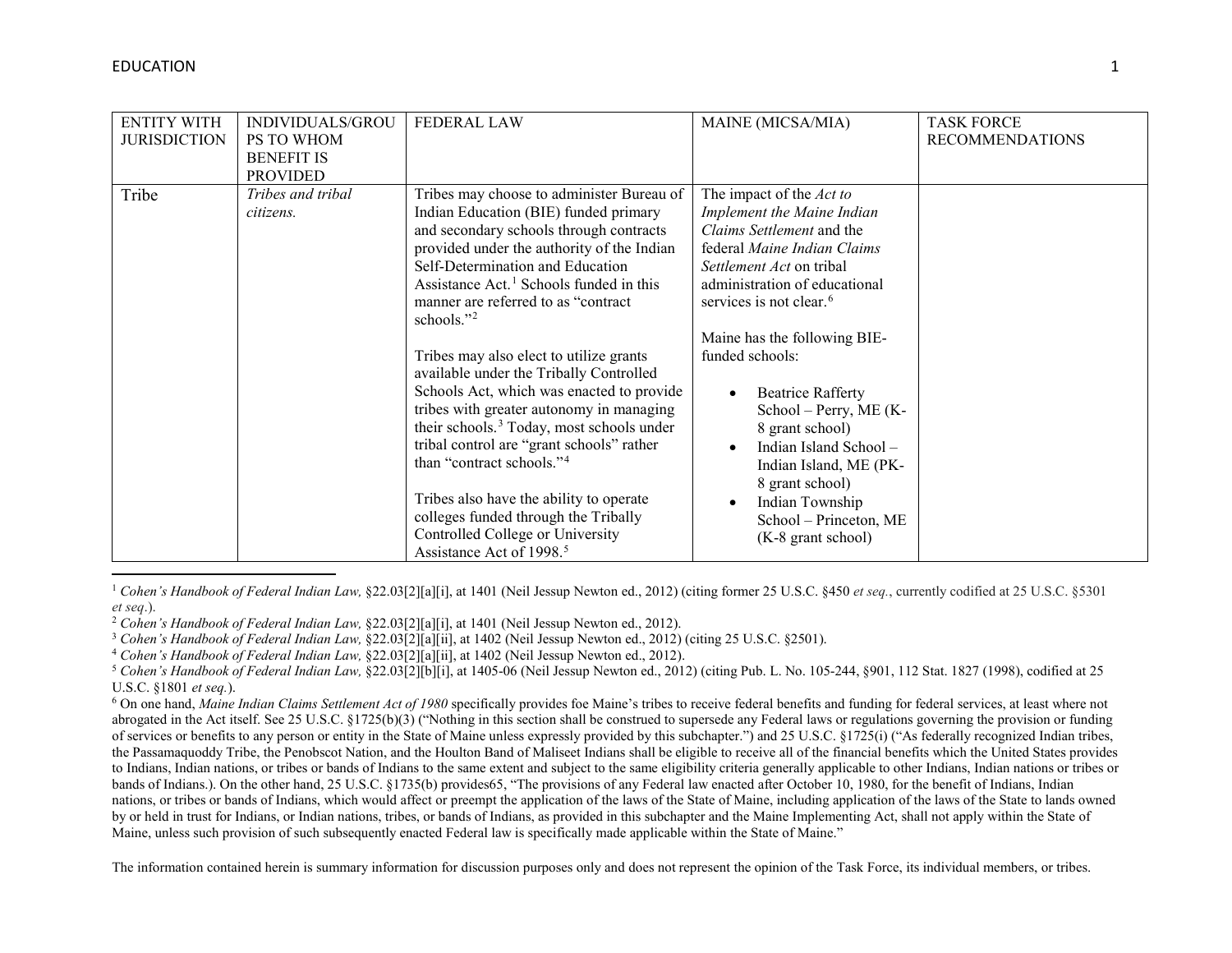<span id="page-1-5"></span><span id="page-1-4"></span><span id="page-1-3"></span><span id="page-1-2"></span><span id="page-1-1"></span><span id="page-1-0"></span>

|                       | Non-tribal citizens           | Non-Indian children may attend BIE<br>funded primary and secondary schools<br>with the consent of the school board;<br>however, federal funding is not available<br>for such children. <sup>7</sup> Tribally operated<br>colleges are not required to admit non-<br>Indian students, though many do so. <sup>8</sup> | The Act to Implement the Maine<br>Indian Claims Settlement or the<br>federal Maine Indian Claims<br>Settlement Act of 1980 does not<br>appear to affect federal language<br>regarding the delivery of<br>educational services to non-tribal<br>citizens, though see footnote 6.                                                                                                                                                                           |  |
|-----------------------|-------------------------------|----------------------------------------------------------------------------------------------------------------------------------------------------------------------------------------------------------------------------------------------------------------------------------------------------------------------|-----------------------------------------------------------------------------------------------------------------------------------------------------------------------------------------------------------------------------------------------------------------------------------------------------------------------------------------------------------------------------------------------------------------------------------------------------------|--|
| <b>State</b>          | Tribes and tribal<br>citizens | States (and local entities) may not<br>discriminate against Indian students in<br>administration of state educational<br>programs. <sup>9</sup>                                                                                                                                                                      | The Passamaquoddy Tribe,<br>Penobscot Nation and Houlton<br>Band of Maliseet Indians are<br>eligible for state benefit<br>programs in the same manner as<br>other state residents. <sup>10</sup> The tribes<br>are also eligible for discretionary<br>state grants or loans. <sup>11</sup><br>Residents of the Passamaquoddy<br>and Penobscot territories and the<br>Houlton Band Trust Land are<br>eligible for state benefit<br>programs. <sup>12</sup> |  |
| Federal<br>Government | Tribes and tribal<br>citizens | The federal government has a unique<br>responsibility for the education of Indians,<br>which is described in the Native American                                                                                                                                                                                     | The impact of the Act to<br>Implement the Maine Indian<br>Claims Settlement and the<br>federal Maine Indian Claims                                                                                                                                                                                                                                                                                                                                        |  |

 <sup>7</sup> *Cohen's Handbook of Federal Indian Law,* §22.03[2][a][iii], at 1402-03, footnote 56 (Neil Jessup Newton ed., 2012).

The information contained herein is summary information for discussion purposes only and does not represent the opinion of the Task Force, its individual members, or tribes.

<sup>8</sup> *Cohen's Handbook of Federal Indian Law,* §22.03[2][b][i], at 1406 (Neil Jessup Newton ed., 2012).

<sup>9</sup> *Cohen's Handbook of Federal Indian Law,* §22.03[1][b], at 1400 (Neil Jessup Newton ed., 2012).

<sup>&</sup>lt;sup>10</sup> An Act to Implement the Maine Indian Claims Settlement, 30 M.R.S.A. §6211(1) ("The Passamaquoddy Tribe, the Penobscot Nation and Houlton Band of Maliseet Indians are eligible for participation and entitled to receive benefits from the State under any state program that provides financial assistance to all municipalities as a matter of right. Such entitlement must be determined using statutory criteria and formulas generally applicable to municipalities in the State."). *See* 30 M.R.S.A. §6211(1)-(2) (describing funding calculations). 11 *An Act to Implement the Maine Indian Claims Settlement,* 30 M.R.S.A. §6211(3).

<sup>&</sup>lt;sup>12</sup> *An Act to Implement the Maine Indian Claims Settlement,* 30 M.R.S.A. §6211(4). ("Residents of the Indian territories or Houlton Band Trust Land are eligible for and entitled to receive any state grant, loan, unemployment compensation, medical or welfare benefit or other social service to the same extent as and subject to the same eligibility requirements applicable to other persons in the State as long as in computing the extent to which any person is entitled to receive any such funds any money received by such person from the United States within substantially the same period of time for which state funds are provided and for a program or purpose substantially similar to that funded by the State is deducted in computing any payment to be made by the State.").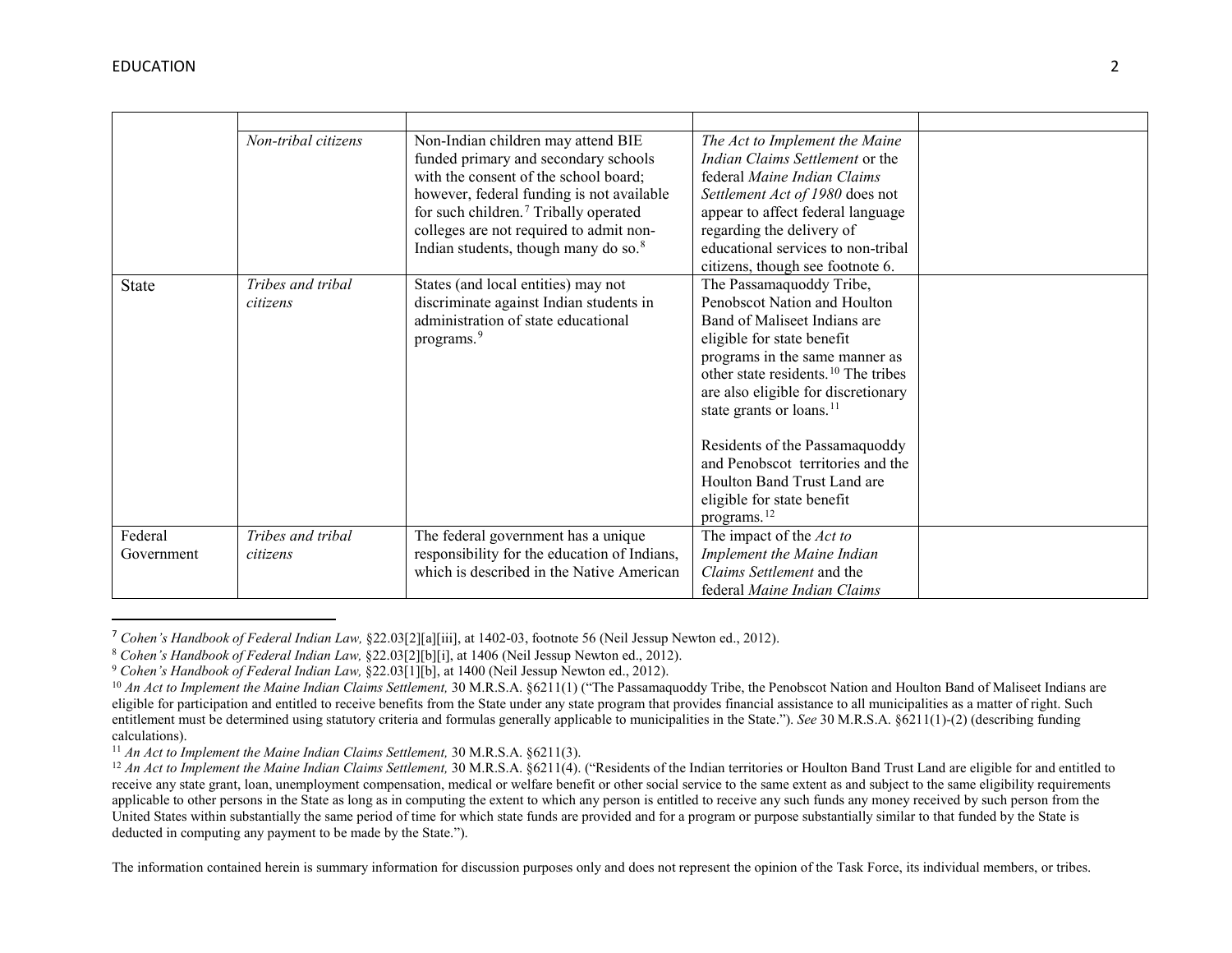$\overline{\phantom{a}}$ 

<span id="page-2-5"></span><span id="page-2-4"></span><span id="page-2-3"></span><span id="page-2-2"></span><span id="page-2-1"></span><span id="page-2-0"></span>

| Education Improvement Act of $2001.^{13}$<br>Settlement Act on the federal<br>However, the extent of this responsibility<br>government's unique<br>is unclear, though it is well established that<br>responsibility for the education<br>the federal government is not required to<br>of Indians in unclear (see |
|------------------------------------------------------------------------------------------------------------------------------------------------------------------------------------------------------------------------------------------------------------------------------------------------------------------|
|------------------------------------------------------------------------------------------------------------------------------------------------------------------------------------------------------------------------------------------------------------------------------------------------------------------|

<sup>13</sup> *Cohen's Handbook of Federal Indian Law,* §22.03[1][b], at 1399 (Neil Jessup Newton ed., 2012) (citing 15 U.S.C. §2000).

<sup>14</sup> *Cohen's Handbook of Federal Indian Law,* §22.03[a][b], at 1399-1400 (Neil Jessup Newton ed., 2012) (citing *Meyers ex. rel. Meyers v. Board of Educ.,* 905 F. Supp. 1544, 1568 (D. Utah 1995)).

<sup>15</sup> *Cohen's Handbook of Federal Indian Law,* §22.03[2][a][iii], at 1402-03 (Neil Jessup Newton ed., 2012) (citing 15 U.S.C. §2000 *et seq.*).

<sup>16</sup> *Cohen's Handbook of Federal Indian Law,* §22.03[2][a][iii], at 1402-03 (Neil Jessup Newton ed., 2012).

<sup>17</sup> *See* Bureau of Indian Education, *Colleges and Universities*, a[t https://www.bie.edu/Schools/Colleges/index.htm](https://www.bie.edu/Schools/Colleges/index.htm) (last visited Oct. 10, 2019).

<sup>18</sup> *Cohen's Handbook of Federal Indian Law,* §22.03[2][b][i], at 1406-1407 (Neil Jessup Newton ed., 2012).

The information contained herein is summary information for discussion purposes only and does not represent the opinion of the Task Force, its individual members, or tribes.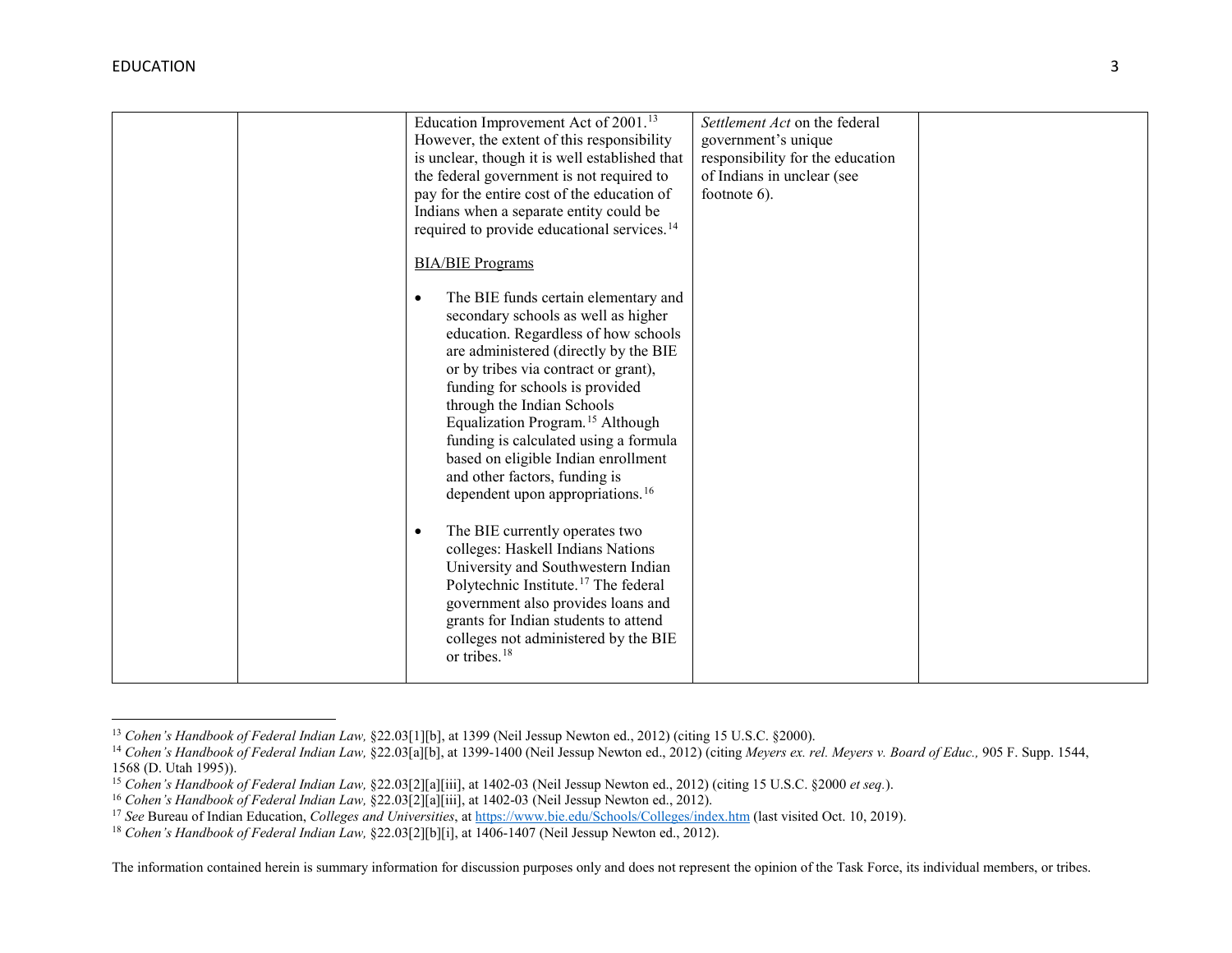<span id="page-3-6"></span><span id="page-3-5"></span><span id="page-3-4"></span><span id="page-3-3"></span><span id="page-3-2"></span><span id="page-3-1"></span><span id="page-3-0"></span>

|  | Johnson-O'Malley Grants allow the<br>$\bullet$<br>Secretary of the Interior to fund<br>health, social, and educational<br>services for Indians, but are primarily<br>used for education. <sup>19</sup> The funds are<br>intended to supplement existing<br>resources to provide service to Indian                                                                                                                                                                                            |  |
|--|----------------------------------------------------------------------------------------------------------------------------------------------------------------------------------------------------------------------------------------------------------------------------------------------------------------------------------------------------------------------------------------------------------------------------------------------------------------------------------------------|--|
|  | children age 3 through grade 12, with<br>priority funding for reservation-based<br>schools. $20$                                                                                                                                                                                                                                                                                                                                                                                             |  |
|  | <b>DOE</b> Programs                                                                                                                                                                                                                                                                                                                                                                                                                                                                          |  |
|  | The federal impact program funds<br>٠<br>services provided by local<br>educational agencies to children<br>whose parents are federal employees<br>or who reside on federal or Indian<br>land. <sup>21</sup> These funds are intended to<br>supplant local contributions that<br>would otherwise be available for the<br>child. <sup>22</sup> An area of dispute involves<br>the manner in which states consider<br>impact aid in calculating their school<br>funding formulas. <sup>23</sup> |  |
|  | The Indian Education Act <sup>24</sup> provides<br>funding (subject to appropriations)<br>for a variety of purposes related to the<br>education of Indians. <sup>25</sup>                                                                                                                                                                                                                                                                                                                    |  |

<sup>19</sup> *Cohen's Handbook of Federal Indian Law,* §22.03[2][c], at 1407 (Neil Jessup Newton ed., 2012) (citing 25 U.S.C. §§452-457).

l

<sup>20</sup> *Cohen's Handbook of Federal Indian Law,* §22.03[2][c], at 1408 (Neil Jessup Newton ed., 2012).

<sup>21</sup> *Cohen's Handbook of Federal Indian Law,* §22.03[3][a][ii], at 1409 (Neil Jessup Newton ed., 2012) (citing 20 U.S.C. §7703(a)(1)).

<sup>22</sup> *Cohen's Handbook of Federal Indian Law,* §22.03[3][a][ii], at 1409 (Neil Jessup Newton ed., 2012).

<sup>&</sup>lt;sup>23</sup> Cohen's Handbook of Federal Indian Law, §22.03[3][a][ii], at 1410 (Neil Jessup Newton ed., 2012) (citing *Gwinn Area Cmty. Schs. v. Michigan*, 741 F.2d 840 (6th Cir. 1984) and *Zuni Sch. Dist. v. State*, CV-98-14-II (N.M. Dist. Ct., 11th Dist.) (Oct. 14, 1999)).

<sup>24</sup> 20 U.S.C. §§7401-7402.

<sup>25</sup> *Cohen's Handbook of Federal Indian Law,* §22.03[3][a][ii], at 1410 (Neil Jessup Newton ed., 2012).

The information contained herein is summary information for discussion purposes only and does not represent the opinion of the Task Force, its individual members, or tribes.